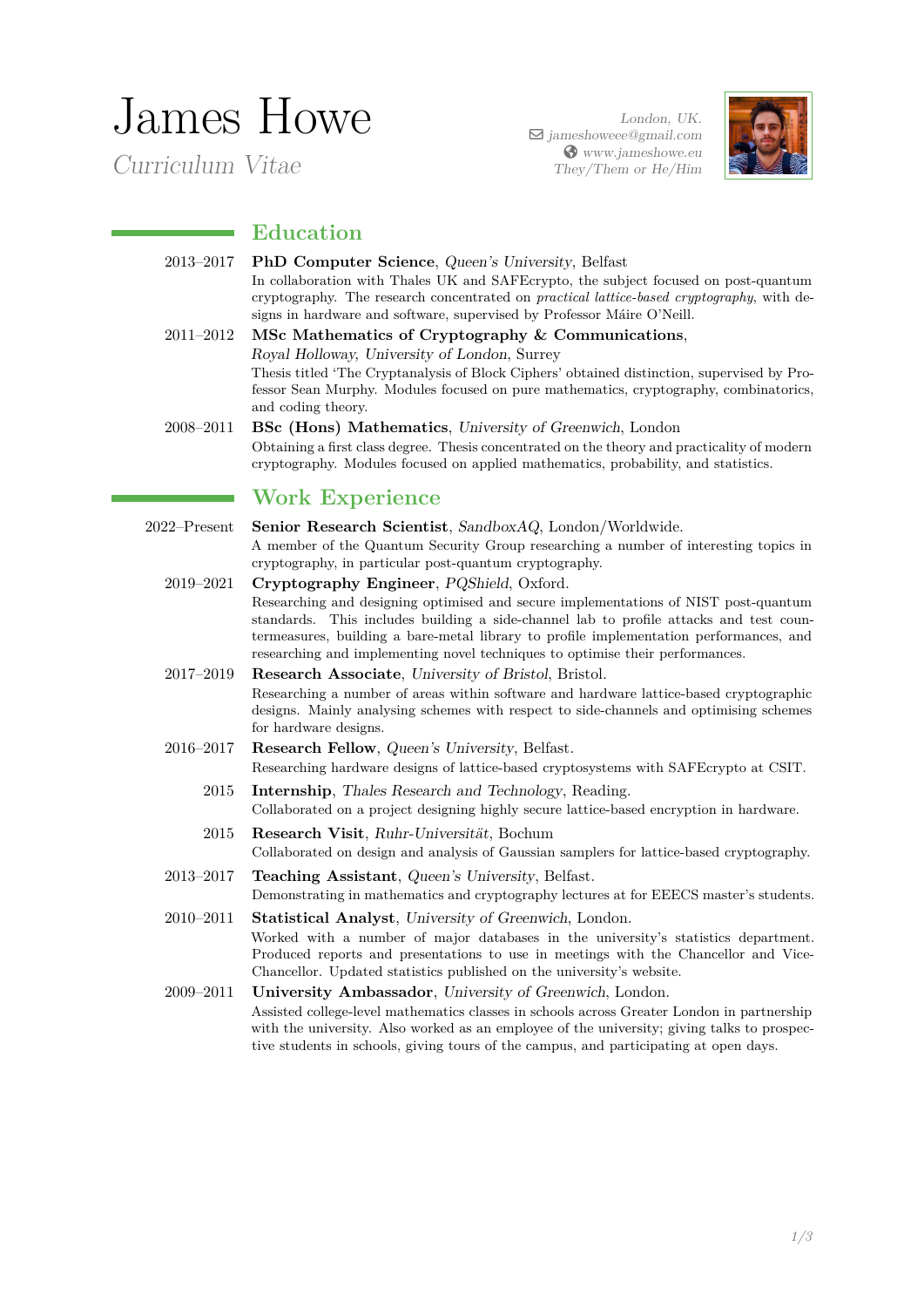## **Achievements**

#### **Conference Publications**

(1) Howe, James, *et al.* "Lattice-based Encryption Over Standard Lattices in Hardware." *Design Automation Conference (DAC)*, 2016.

(2) O'Neill, Máire *et al.* "Secure Architectures of Future Emerging Cryptography SAFEcrypto", *ACM International Conference on Computing Frontiers*, 2016.

(3) Khalid, Ayesha *et al.* "Time-Independent Discrete Gaussian Sampling For Post-Quantum Cryptography." *Field-Programmable Technology (FPT)*, 2016.

(4) Howe, James, *et al.* "Compact and Provably Secure Lattice-Based Signatures in Hardware." *IEEE ISCAS*, 2017.

(5) Howe, James and O'Neill, Máire "GLITCH: A Discrete Gaussian Testing Suite For Lattice-Based Cryptography" *SECRYPT*, 2017.

(6) Khalid, Ayesha *et al.* "Compact, Scalable, and Reconfigurable Gaussian Samplers for Lattice-Based Cryptography." *IEEE ISCAS*, 2018.

(7) Khalid, Ayesha *et al.* "Error Samplers for Lattice-Based Cryptography: Challenges, Vulnerabilities, and Solutions." *IEEE APCCAS*, 2018.

(8) Sailong, Fan *et al.* "Lightweight Hardware Implementation of R-LWE Lattice-Based Cryptography." *IEEE APCCAS*, 2018.

(9) Ravi, Prasanna *et al.* "Exploiting Determinism in Lattice-based Signatures: Practical Fault Attacks on pqm4 Implementations of NIST Candidates." *Asia CCS*, 2019.

(10) Howe, James *et al.* "Fault Attack Countermeasures for Error Samplers in Lattice-Based Cryptography." *IEEE ISCAS*, 2019.

(11) Howe, James *et al.* "Optimised Lattice-based Key Encapsulation in Hardware." *NIST's Second PQC Standardization Conference*, 2019.

(12) Apon, Daniel and Howe, James "Attacks on NIST PQC 3rd Round Candidates." *IACR Real World Crypto*, 2021.

(13) Howe, James *et al.* "SoK: How (not) to Design and Implement Post-Quantum Cryptography." *CT-RSA*, 2021.

#### **Journal Publications**

(1) Howe, James, *et al.* "Practical Lattice-based Digital Signature Schemes." *ACM Transactions on Embedded Computing Systems (TECS)* 14.3 (2015): 41.

(2) Howe, James, *et al.* "On Practical Discrete Gaussian Samplers For Lattice-Based Cryptography." *IEEE Transactions on Computers*, 2016.

(3) Howe, James *et al.* "Standard Lattice-Based Key Encapsulation on Embedded Devices." *IACR Transactions on Cryptographic Hardware and Embedded Systems*, 2018.

(4) Howe, James *et al.* "Exploring Parallelism to Improve the Performance of FrodoKEM in Hardware." *Journal of Cryptographic Engineering*, 2021.

#### **Program Committees and Reviews**

Program committee for T-CHES 2021 (Artifacts), Indocrypt 2020, COSADE 2020, and MAL-IoT 2019. Reviewed papers for ACM TECS, IEEE Transactions on Computers, IMACC 2019, CRYPTO 2019, PQCrypto 2019, ASIACRYPT 2018, Designs Codes and Cryptography, CT-RSA 2018, CARDIS 2018, SAC 2016, WAHC 2015, and Security and Communication Networks.

### **Talks**

Invited to present at Lattice Coding & Crypto Meeting in September 2018 and NIST Post-Quantum Cryptography Hardware Day 2019. Presented at CT-RSA 2021, IACR RWC 2021, NIST's Second PQC Standardization Conference 2019, ISCAS 2019, T-CHES 2018, ISCAS 2018, ISCAS 2017, DAC 2016, FPT 2016, and on Modern Cryptography at Tomorrow's Mathematicians Today conference in 2009.

#### **Awards**

Received IUK grant, COST Action IC1306 stipend (2014), and COST Action IC1306 STSM grant (2015).

#### **IT Skills**

Proficient in all major operating systems (OSX/Linux/Windows) as well as mathematical tools such as Mathematica, Matlab, and Minitab. Very competent with VHDL (ISE and Vivado), Python,  $C/C++$ , with some Java and HTML (see www.pqczoo.com) experience.